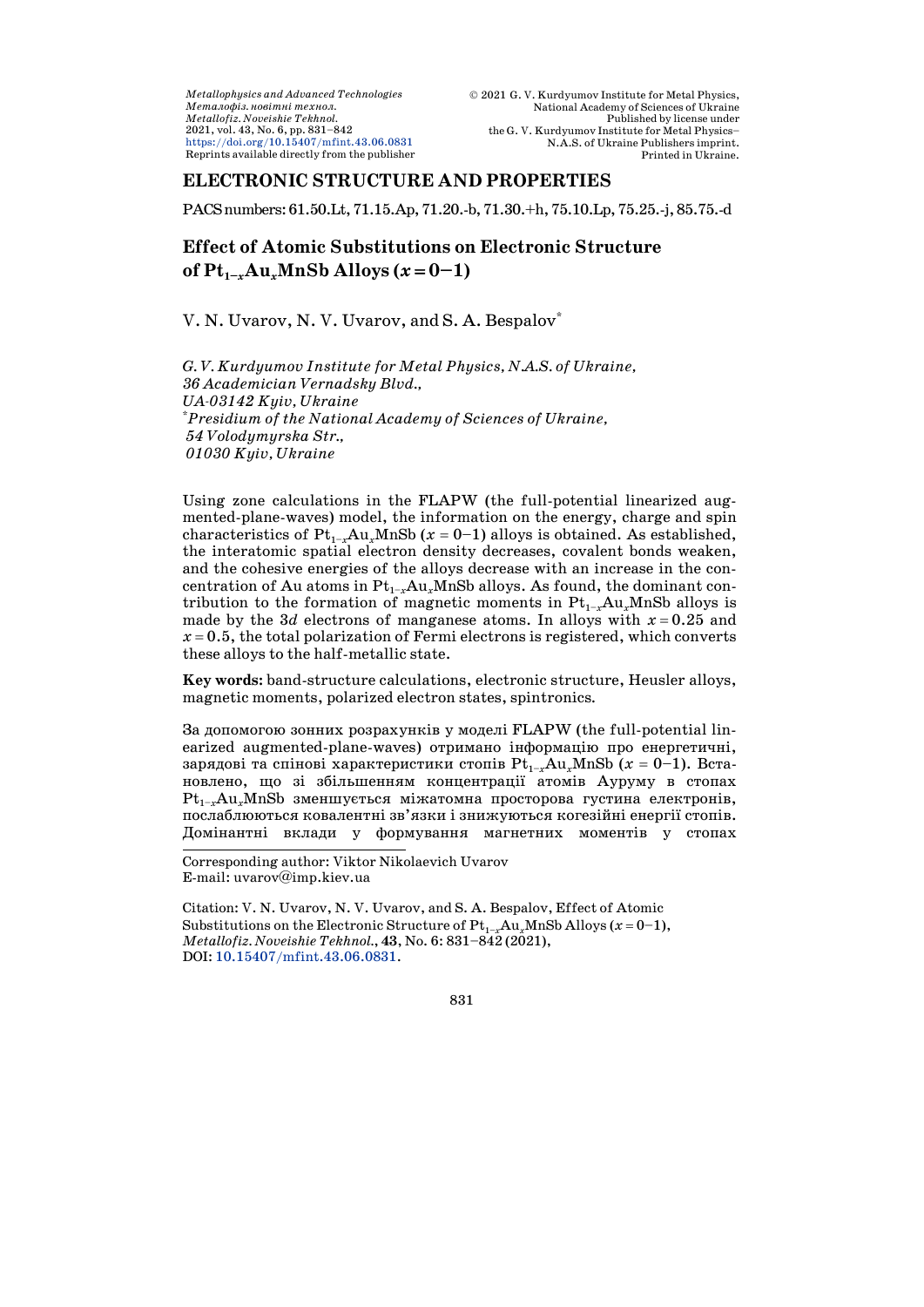$Pt_{1-x}Au_xMnSb$  вносять  $3d$ -електрони атомів Манґану. У стопах з  $x = 0.25$  і  $x = 0.5$  зареєстровано повну поляризацію фермієвських електронів, що переводить ці стопи в half-metallic стан.

**Ключові слова:** зонні розрахунки, електронна будова, стопи Гейслера, магнетні моменти, поляризовані електронні стани, спінтроніка.

*(Received March 30, 2021)*

#### **1. INTRODUCTION**

Intermetallic compounds *XYZ* with *X* and *Y* cations and *Z* anions in their crystal lattices give rise to a wide series of so-called Heusler alloys (phases). Electropositive elements are most often represented by transition metals or rare earths, while electronegative elements are represented by metalloids or metals of the second half of the periodic table, such as Si, Sn, Sb, Al, Pb, Bi, *etc*. These phases have a complex of magnetic, kinetic, optical, magneto-optical, superconducting, thermoelectric, and other important properties. In the system of compounds under discussion, it is possible to implement topological insulators and the so called half-metallic state of a solid with a completely uncompensated spin density of band electrons at the Fermi level—an important property necessary in technologies for creating materials for spintronics devices. The most common cubic modification among these alloys is most often considered as four face-centred crystal lattices  $\alpha$ ,  $\beta$ ,  $\gamma$ , and  $\delta$  that penetrate each other [1]. If all the atomic positions are filled, the full-Heusler phases with the atomic composition  $X_2$ *YZ* are realized, and if a vacancy occurs in the position  $\delta$  with a single probability, the so-called half-Heusler compound alloys of the *XYZ* are formed.

Due to the wide possibility of using such phases in science and in modern technology, an extensive literature is devoted to the study of their various properties. The state of such studies can be assessed by reading, for example, excellent reviews [2–5]. In them, as in a series of similar publications, the structural, optical, magnetic, magnetooptical, kinetic, and a number of other properties of Heusler phases are most often considered. Moreover, the mentioned studies and discussion of their results mainly concern one of the mentioned types of Heusler phases, for example, half-Heusler compounds [6–11].

There is a series of works devoted to zone calculations of the latter [3, 12–15]. Here discuss the energy band structure, magnetic moments on atoms and in primitive crystal cells, provide evidence that a compound belongs to a series of half-metals, consider the effects of the formation of atomic disorderings on the characteristics of the electronic structure of the compounds. As a comment on these works, we can add that they have not sufficiently clarified the questions about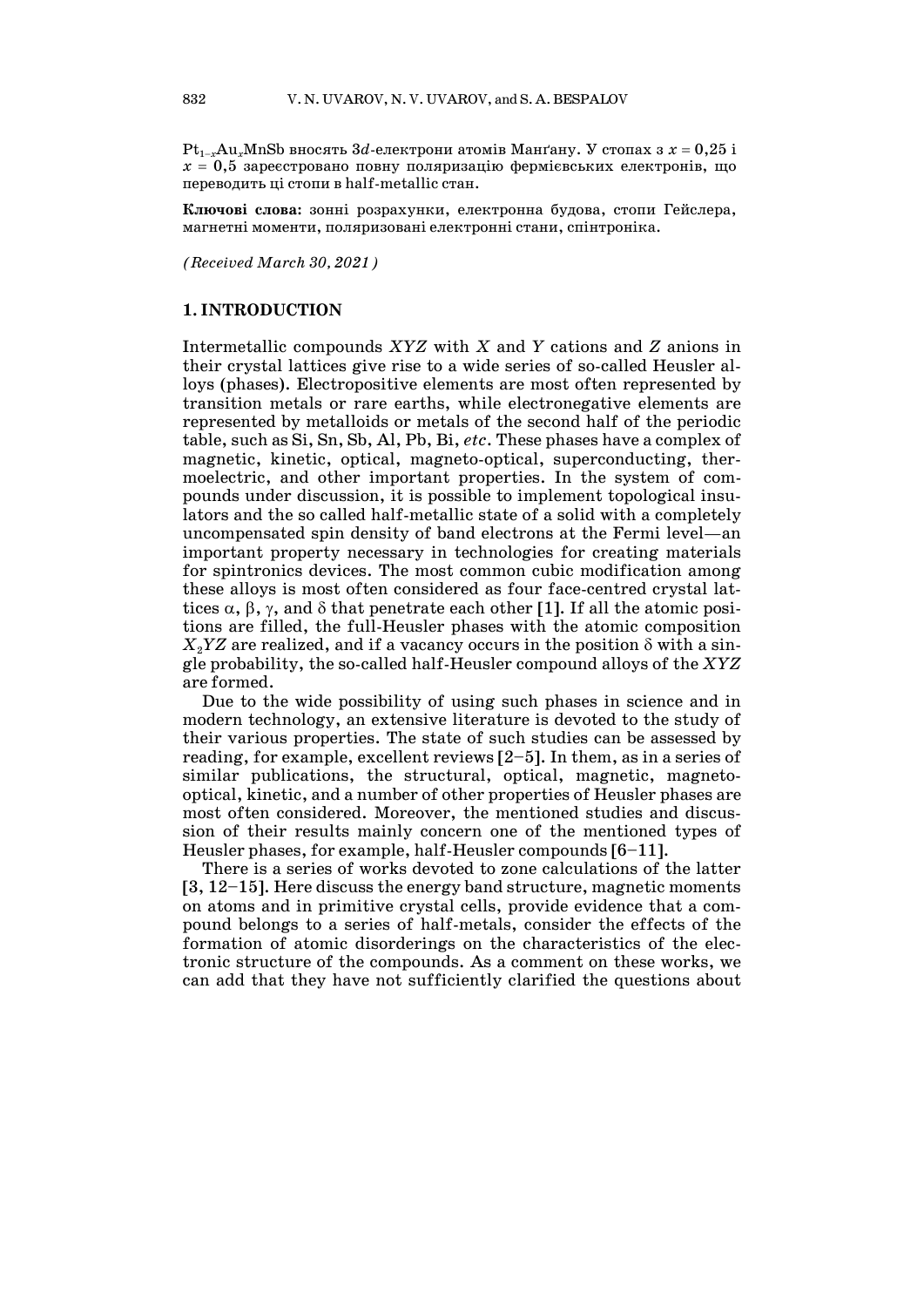the influence of the atomic composition of compounds on their electronic structure. In particular, no attention is paid to elucidating the role of atomic substitutions in Heusler alloys on the characteristics of their electronic structure. From the point of view of zone calculations, a convenient model system of this plan is a series of alloys with the general formula  $Pt_{1-x}Au_xMnSb$  ( $x = 0-1$ ). The crystal structures and magnetic properties of  $Pt_{1-x}Au_xMnSb$  compounds are studied using Xray diffraction and magnetometry in [16]. Here, it is found that the lattice parameters of these compounds increase with increasing Au concentration.

Outside of the cited work, a number of comparative characteristics of the electronic structure of the mentioned alloys have not been studied. There is no comprehensive information about their energy characteristics, spin states of atoms, the nature of interatomic chemical bonds, the structure of valence bands and conduction bands. This work is devoted to the search for answers to these problems.

#### **2. THE METHODOLOGY OF THE CALCULATIONS**

The 'parent' half-Heusler alloys PtMnSb and AuMnSb crystallize in cubic syngony with the space group *F*-43*m* (No. 216) [7, 17]. Experimental studies of alloys of mixed atomic composition  $Pt_{1-x}Au_xMnSb$ [16] did not reveal a significant rearrangement of the symmetry of their crystal lattices. To simplify the calculation procedure in this paper, the positions of the component-atoms of the  $Pt_{1-x}Au_xMnSb$  alloys  $(x = 0-1)$  are set using the symmetry operations of a simple cubic lattice *P*. The correctness of this approach on the example of the study of half-Heusler phases is proved by us in [18, 19].

Band calculations are performed by the LAPW method [20] with a gradient approximation of the electron density (GGA-generalized gradient approximation) in the form [21]. A spin-polarized version of this method is used to calculate the characteristics of the electronic structure [22]. The parameters *a* of the cubic lattices of the  $Pt_{1-x}Au_xMnSb$ alloys  $(x = 0-1)$  required for the calculations are borrowed from the experimental data, obtained in [16]. The radii  $(R<sub>mt</sub>)$  of the MT (muffintin)—atomic spheres are chosen from the consideration of minimizing the size of the inter-sphere region in the PtMnSb alloy, which has the smallest unit cell volume. For all alloys and all the atoms in them, these radii are 2.18 Bohr radius (1 Bohr radius =  $5.2918 \cdot 10^{-11}$  m). When calculating the characteristics of the electronic structure of all alloys, 172 points in the irreducible parts of their Brillouin zones are used. APW<sup>+</sup>lo bases are used to approximate the wave functions of the 3*d* electrons of all atoms, and LAPW bases are used for the wave functions of the remaining valence electrons. The size of the basis set is determined by setting the product  $R_{\textrm{\tiny{mt}}}K_{\textrm{\tiny{max}}} = 7.0$  ( $K_{\textrm{\tiny{max}}}$  is the maximum value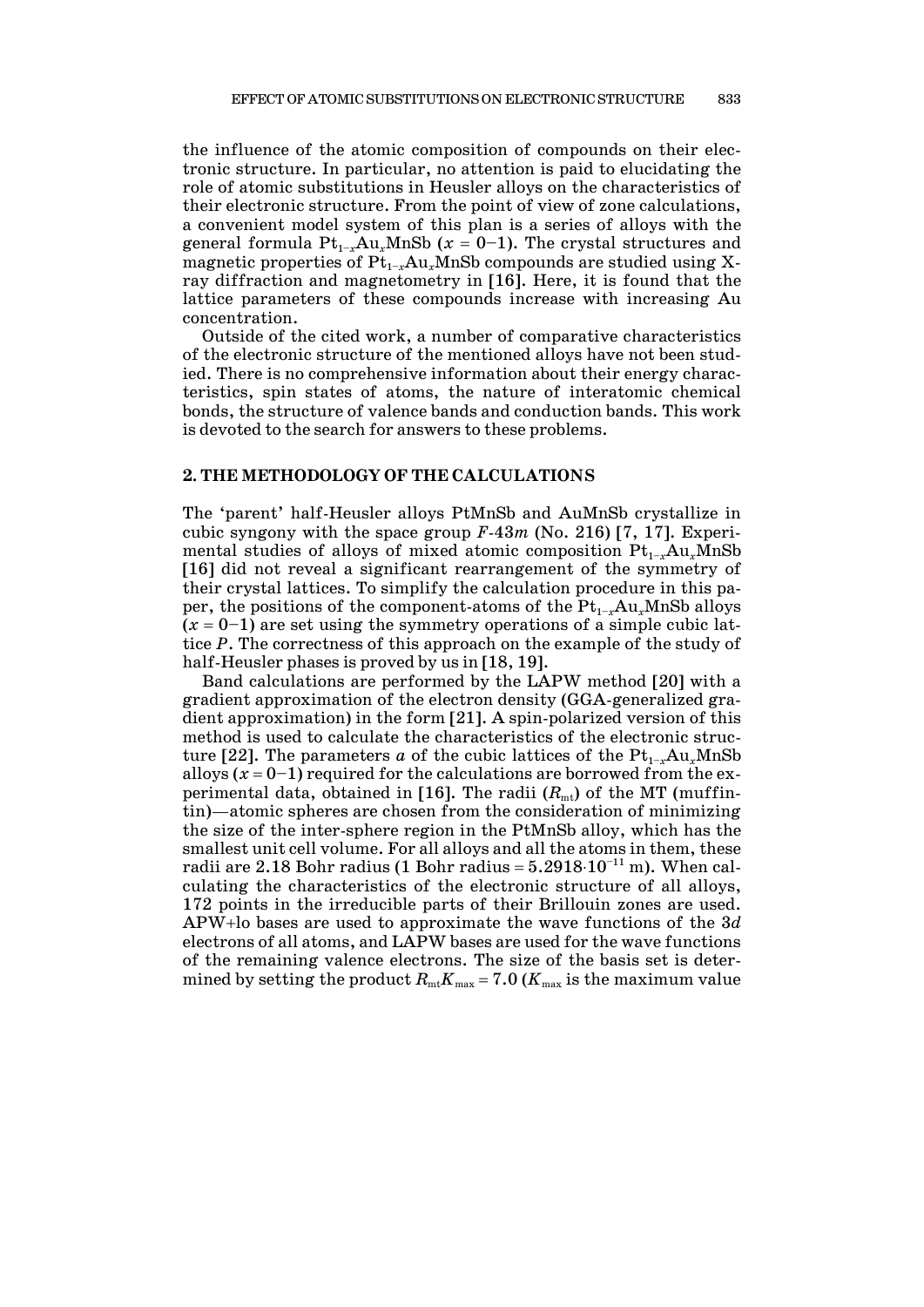of the inverse lattice vector). When selecting the maximum orbital quantum number for partial waves inside the MT spheres, the value  $l = 10$  is used. The non-muffin-tin matrix elements are calculated using  $l = 4$ . The convergence parameters for calculating the energies and charges at the final iteration of the calculations are 0.0001 Rydberg and  $0.0001e^-$  (electron charge), respectively. These parameters determine the accuracy of determining the energy and charge characteristics of the alloys under study.

The binding energies (cohesion energies) are calculated as the differences between the total energies of the atoms forming the primitive cells of the alloys themselves, and the sum of the total energies of their constituent atoms, separated from each other by 'infinity'. They are determined in accordance with the recommendations [23].

When calculating the average values of the spatial electron densities in the interspheric (interatomic) regions, their volumes in cubic angstroms and the total electron charges localized in them are used. The degree of polarization (*P*) of Fermi electrons is determined by the formula [24]:

$$
P=\frac{D_{\uparrow}(E_{F})-D_{\downarrow}(E_{F})}{D_{\uparrow}(E_{F})+D_{\downarrow}(E_{F})},
$$

where  $D_{\uparrow}(E_{\scriptscriptstyle F})$  and  $D_{\scriptscriptstyle \downarrow}(E_{\scriptscriptstyle F})$  are the total electron state densities at the Fermi level  $(E_F)$  with the spin directions up and down, respectively.

## **3. RESULTS AND DISCUSSION**

In our works [18, 19, 25], it is found that the chemical composition and atomic disorderings correlationally affect the interatomic bond energies, the degree of their covalence, and the parameters of the unit cells in half-Heusler alloys. Similar dependences, as indicated in Fig. 1, are also characteristic of  $Pt_{1-x}Au_xMnSb$  ( $x = 0-1$ ) alloys. It can be seen, that the increase in the parameters of the elementary cells is accompanied by a similar, monotonous, decrease in the binding energies and the spatial density of the negative electron charge in the interatomic region of the alloys. Based on this and the theory of valences [26], the following conclusion can be formulated: a decrease in the spatial density of electrons in interatomic regions with an increase in the concentration of Au atoms in  $Pt_{1-x}Au_xMnSb$  alloys leads to the loosening of chemical interatomic bonds, which leads to an increase in the parameter *a* of their crystal lattices. By-turn, this same reason leads to a concomitant decrease in the cohesive energies in these alloys. The latter fact may indicate a loss of thermodynamic stability of  $Pt_{1-x}Au_xMnSb$ alloys with an increase in gold concentrations in them.

The concentration dependence of the parameters *a* of the crystal lat-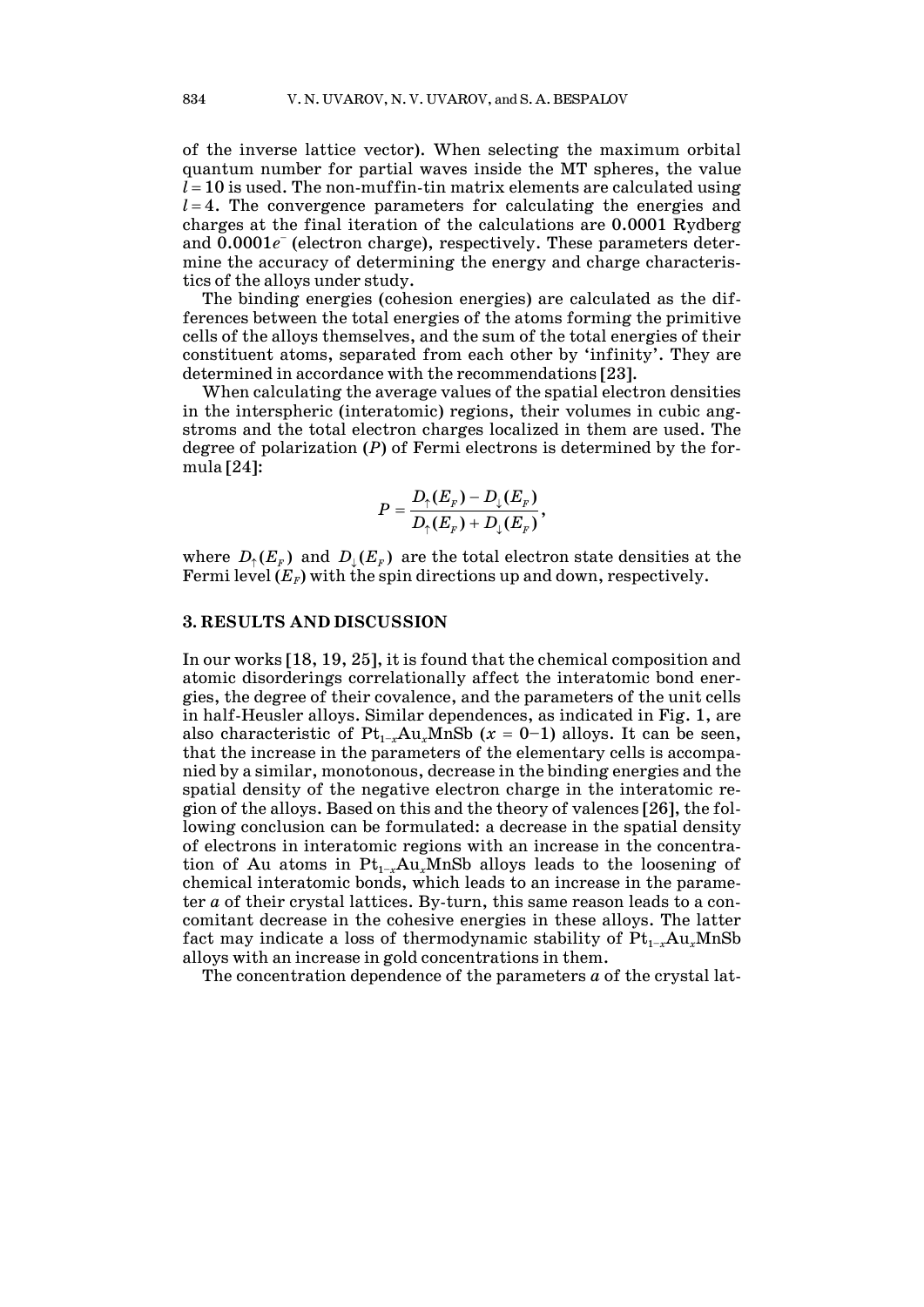tices correlates with the charges of the atoms in the alloys. The quantitative values of these charges and their dependences on the concentrations of Au atoms in the alloys are shown in Fig. 2. It can be seen that with an increase in the concentration of gold in  $Pt_{1-x}Au_xMnSb$  alloys, the number of electrons in the atomic spheres of metals monotonically decreases (for manganese atoms to  $x = 0.75$ ), although the expected situation should be the opposite.

Indeed, in each act of replacing platinum with Au, one electron is added to the electronic subsystem from each Au atom, and with an increase in the gold concentrations in the alloys, one would expect an increase in the *Q* values. But this does not happen, and this can be explained by the fact that an increase in the parameter *a* leads to such an increase in the volume of crystal cells of alloys that the spatial density of electrons decreases with increasing gold concentrations, providing the observed concentration dependence *Q*. Note that the transition to alloys with a maximum concentration of gold is accompanied by a decrease in the number of electrons on the Au, Pt, and Mn atoms by



**Fig. 1**. Concentration dependences of lattice parameters (*a*) [16], atomic binding energies  $(E_{coh})$ , and spatial electron densities  $(q,$  where  $e$ —electron charge) in the interatomic regions of  $Pt_{1-x}Au_xMnSb$  alloys ( $x = 0-1$ ).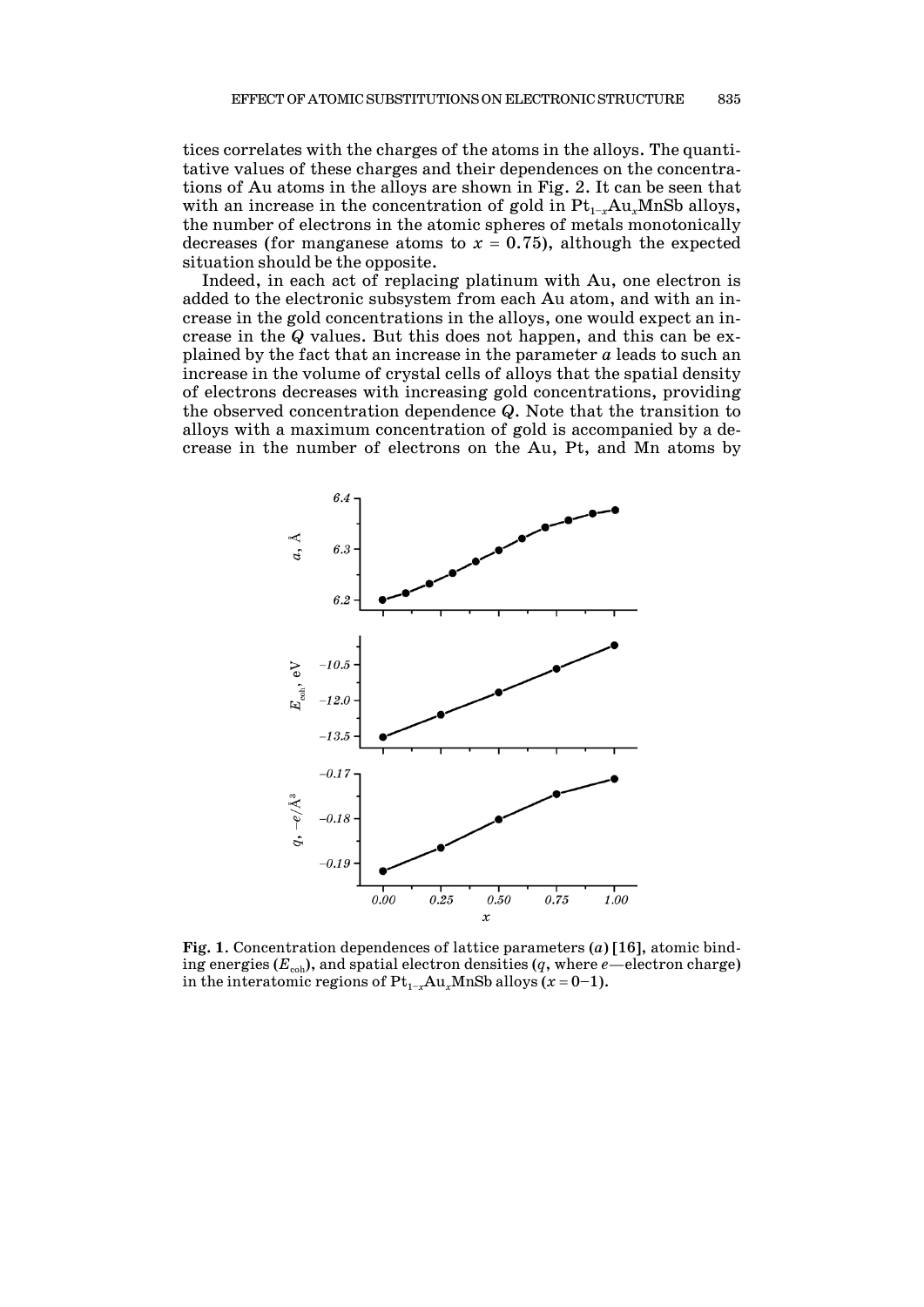0.048, 0.064, and 0.246 percent, respectively. The reason for such variations in *Q* is an increase in the degree of delocalization of valence electrons in a series of Au, Pt, and Mn atoms—a reaction to a sequential decrease in the charges of the nuclei of these elements. In particular, the increased delocalization of the valence electrons of manganese atoms provides an increased dynamics of the formation of its chemical bonds with the surrounding atoms and, as a result, leads to large changes in the *Q* values. The charges of antimony atoms undergo a more complex and less noticeable (third decimal place) concentration evolution. It can be assumed that such small changes in the charge states of antimony atoms should not affect the characteristics of chemical bonds in the alloys under study. However, we note the correlation of the positions of the inflection points ( $x = 0-0.2$  and  $x = 0.6-$ 0.8) on the curve  $a(x)$  (see Fig. 1) with the position of  $Q(x)$  values close to  $x = 0.25$  and  $x = 0.75$  for Sb atoms (Fig. 2).

Additional information about the nature of chemical bonds in the studied alloys can be obtained by considering the energy structure of their valence bands and zones of vacant states. The corresponding data



**Fig. 2**. Atomic charges (*Q*) in units of electron charge (*e*) in alloys  $Pt_{1-x}Au_xMnSb$  alloys  $(x=0-1)$ .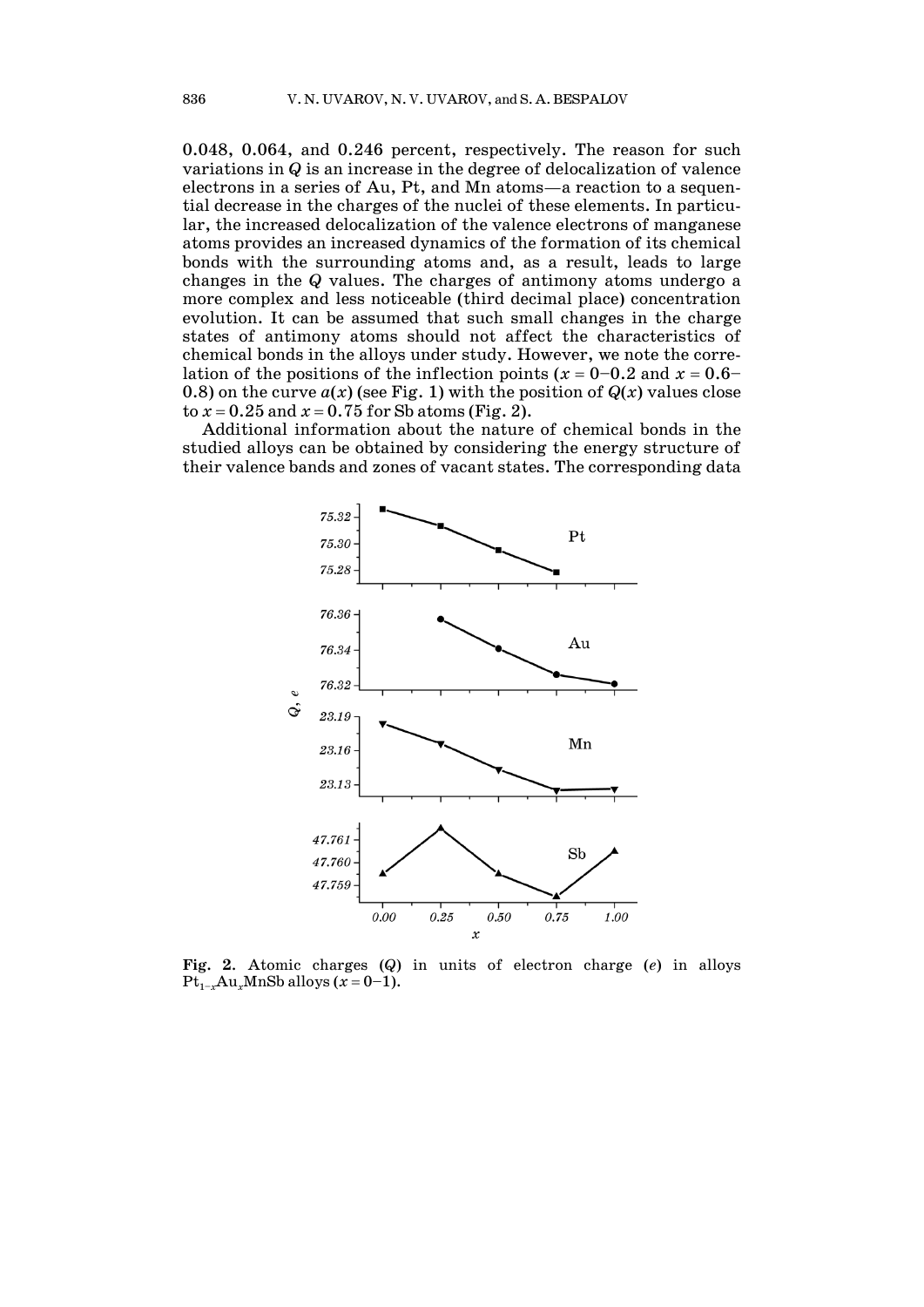in the form of curves representing the electron state densities are shown in Fig. 3. The total atomic densities of the electronic states of the studied phases for both spin orientations are complex structures that change with the atomic composition of the alloys. These changes affect the shape and energy localization of atomic valence states.

The maximum contributions to the densities of states from antimony atoms in all alloys are concentrated in the region of deep-lying  $(-10 \text{ eV})$  quasi-core states genetically associated with Sb5s-electrons. In general, these contributions are insignificant. The states of antimony atoms in the region of valence electron localization  $(0-5 \text{ eV})$ have even smaller contributions. This indicates that the antimony atoms in the crystal lattices of the alloys are mainly held by ionic bonds.

The localization of the electronic states of metal atoms in this energy region and their hybridization (mixing) indicate that the metal atoms in the alloys are bound together mainly by covalent interaction. Their further analysis is based on the basic principles of quantum chemistry [26]: in the absence of spatial symmetry constraints, the de-



**Fig.** 3. Total atomic electron densities of  $Pt_{1-x}Au_xMnSb$  alloys ( $x = 1-0$ ). Densities with positive and negative values correspond to the spin-up and spindown orientations of the electrons respectively.  $E_{\rm \scriptscriptstyle F}$  is the position of the Fermi level.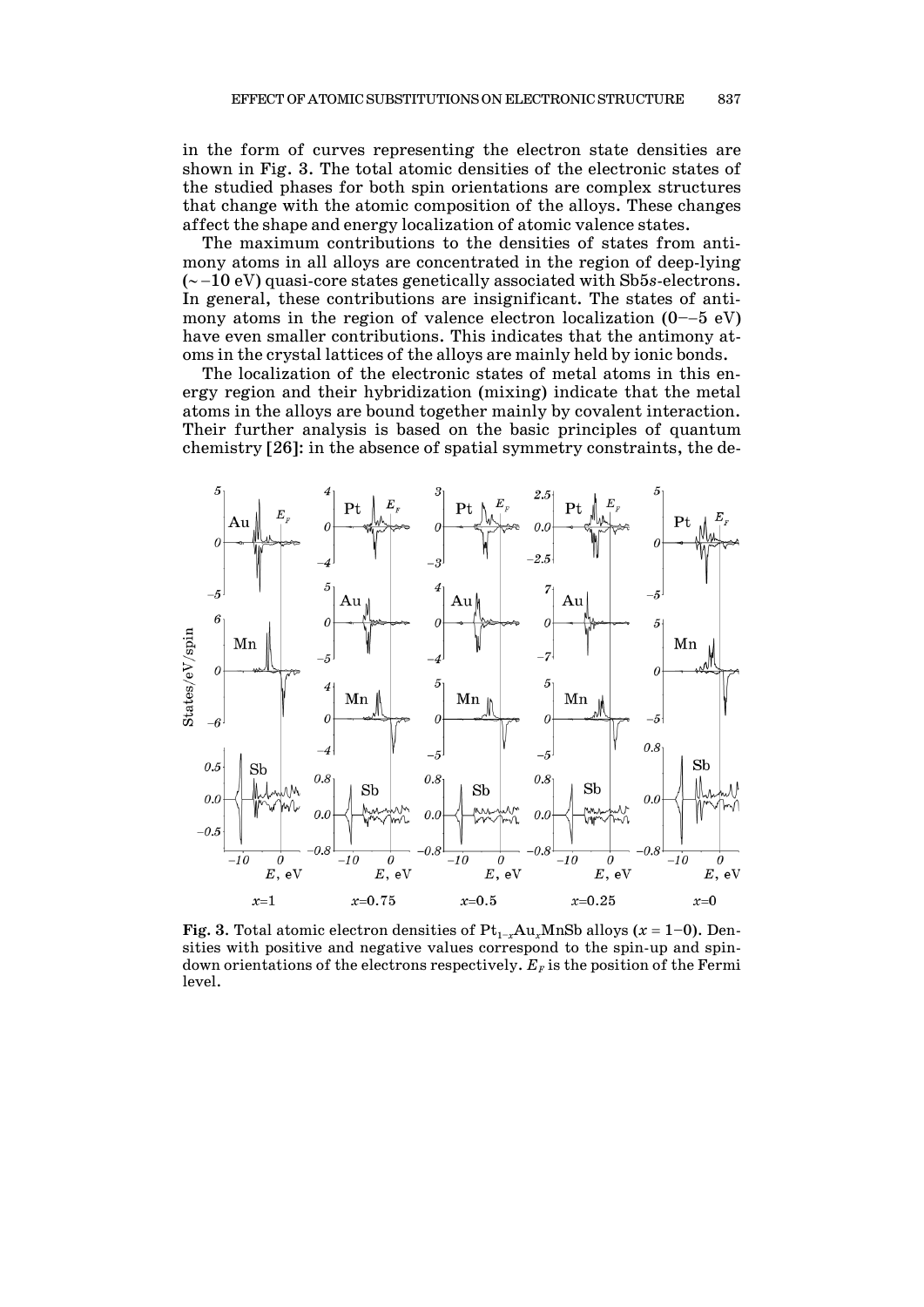gree of interactions of the electrons entering into chemical bonds depends on the proximity of their energies and manifests itself in the energy splitting of the final states and the degree of their hybridization.

As can be seen from Fig. 3, the hybridization of the electronic states of metal atoms depends on the atomic composition of the alloys. This is most clearly seen in the 'boundary alloys' of AuMnSb and PtMnSb. In an alloy with gold, the distributions of the valence electronic states of metals are separated on the energy scale and have a substantially localized character. Low-intensity components in the spectra of the electronic state distributions of Au and Mn atoms indicate a small mutual hybridization of their valence electrons. These facts indicate that in the alloy with gold, the covalent interactions of the metal atoms are weakened. For the PtMnSb alloy, a different picture is observed—the states of metal atoms occupy the same energy positions, hybridize well and split energetically. These facts indicate a high degree of covalence of the Pt–Mn chemical bonds, which provides high values of the cohesion energy of the PtMnSb alloy (Fig. 1).

The weakening of the covalent chemical bonds of Au atoms with platinum and manganese atoms in alloys of intermediate compositions  $(x = 0.75 - 0.25)$  is manifested in a decrease in the hybridization of the states of Au atoms, their energy localization and actual atomization during the sequential transition to the  $Pt_{0.75}Au_{0.25}MnSb$  alloy. These facts, in turn, indicate the concomitant dominance of the ionic component in the chemical bonds of Au with the surrounding atoms. Opposite effects are observed in the state distributions of the valence electrons of manganese and platinum atoms in alloys of mixed atomic composition. Here, with decreasing gold concentrations, the mutual splitting of the energy and intensity of the components in the state spectra of the Pt and Mn atoms increases.

These effects are the result of concentration changes in the mutual energy positions of the valence state spectra of metal atoms. From the figure under consideration, it can be seen that a decrease in the concentrations of Au atoms in alloys is accompanied by a shift in the valence states of metal atoms to the Fermi level. The greatest displacement  $(-1.0 \text{ eV})$  is experienced by the states of manganese atoms during the transition from AuMnSb to PtMnSb. The states of the platinum atoms shift by a smaller amount, and the energy positions of the state spectra of the Au atoms practically do not change. These displacements are caused by the localization of electrons in the spheres of metal atoms (Fig. 2), which stimulates a decrease in the binding energies of their valence electrons due to intraatomic electron shielding. The greatest effect is achieved for the manganese atoms, which take on higher electron charges. In their 'aspiration' to the Fermi level, the valence states of manganese atoms shift to the energy region of the states of platinum atoms, and in the limiting case of PtMnSb, this process leads to the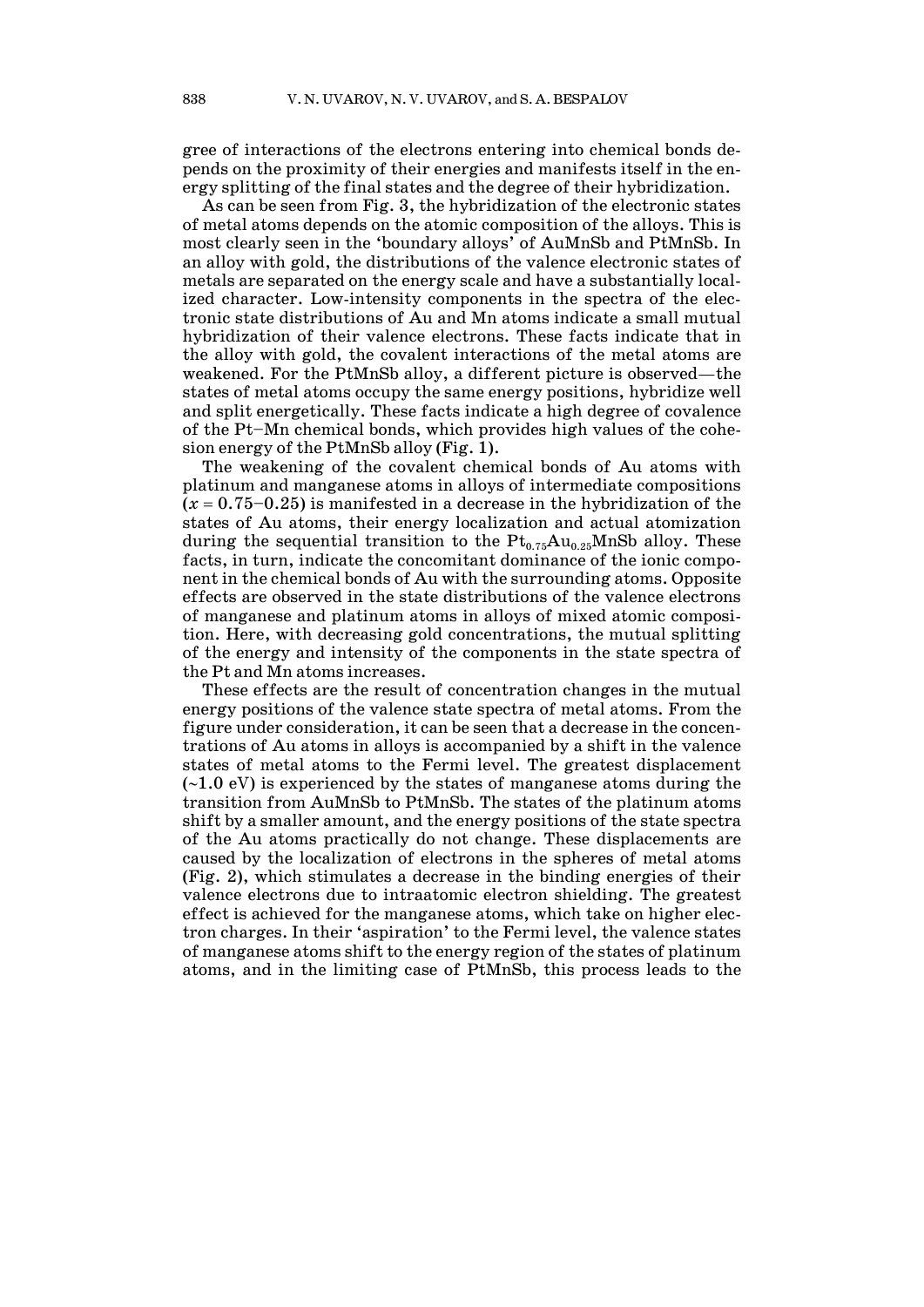highest hybridization of the states of metal atoms. After such explanations, it can be argued that the successive substitution of Au atoms with platinum atoms increases the cohesive energy (Fig. 1) alloys of  $Pt_{1-x}Au_xMnSb$  ( $x = 1 \rightarrow 0$ ) mainly due to an increase in the covalence of the interactions of Pt–Mn atoms.

It also follows from Fig. 3 that the states of the conductivity bands of the alloys are mainly formed by the electrons of the manganese atoms with a spin-down orientation. Attention is drawn to the discrepancy between the shapes and values of the electron densities corresponding to different spin directions, which indicates the polarization of the electronic states. This effect is most pronounced in manganese.

Polarization effects lead to the appearance of magnetic moments on the atoms. It is useful to consider the question to what extent certain electronic states are involved in the formation of magnetic moments on the atoms of the alloys under discussion? The relevant data are shown in Fig. 4. It can be seen that the determining contributions to the formation of magnetic moments in alloys are assigned to the 3*d* electrons of manganese atoms. It can be seen that the dominant role in this proc-



**Fig. 4**. Partial contribution of electronic states to the formation of magnetic moments (*M*,  $\mu_B$ —Boron magneton) on atoms in  $Pt_{1-x}Au_xMnSb$  alloys ( $x = 0$ – 1).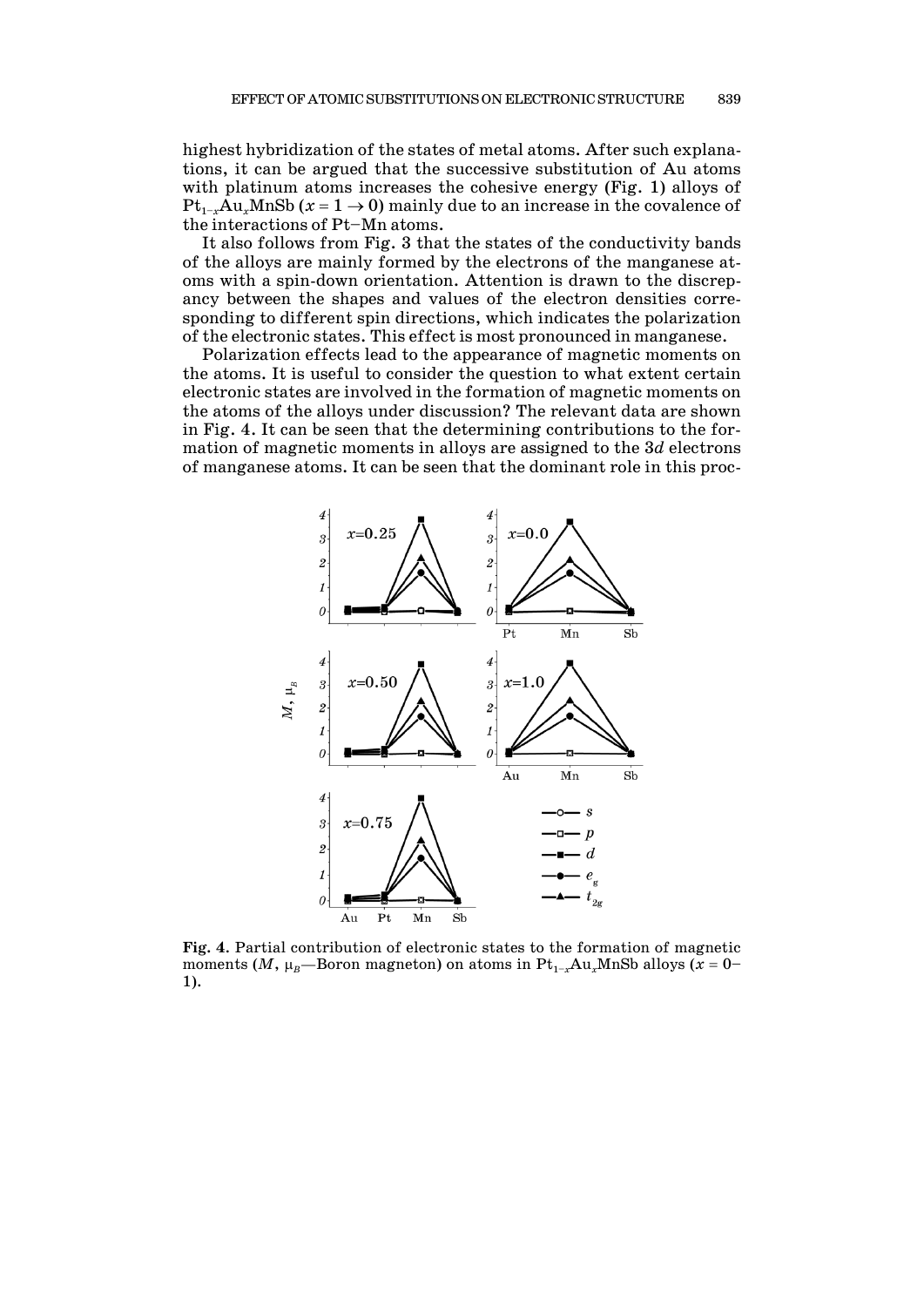ess is played by the electrons of its  $t_{\text{2g}}$ - and to a lesser extent  $e_{\text{g}}$ -orbitals. The contributions of Mn*s*, *p*-electrons are negligible. This can be fully attributed to the electrons of all the symmetries of other metal atoms and antimony in all types of alloys.

Figure 5 shows the concentration dependences of the magnetic moments localized on the  $t_{\textit{2g}}$ - and  $e_{\textit{g}}$ -orbitals of the manganese atoms. It can be seen that the increase in the concentrations of Au atoms in the  $Pt_{1-x}Au_xMnSb$  alloys increases the magnetic moments on manganese up to the values of  $x = 0.75$ . Then there is a summary decline in the values of the magnetic moments. The same decrease in the magnetic moments on the manganese atoms is recorded in the experiment [16] at gold concentrations in alloys with  $x > 0.6$ . As defined here, the magnetic moment per Mn atom in these compounds has a maximum value of  $4.30<sub>B</sub>$ at  $x = 0.6$ . In our work, the maximum magnetic moment on the manganese atoms is fixed for the  $\mathrm{Pt_{0.25}Au_{0.75}MnSb}$  alloy and is  $4.06\mu_{\scriptscriptstyle B}$ , which is close to the experimental value. Note that within the framework of the accepted model (see the methodology of the calculations), the



**Fig. 5**. Concentration dependences of magnetic moments (*M*), localized on the *t*2g - and *e*<sup>g</sup> -orbitals of manganese atoms, and polarizations (*P*) of electrons at the Fermi level of  $Pt_{1-x}Au_xMnSb$  alloys  $(x=0-1)$ .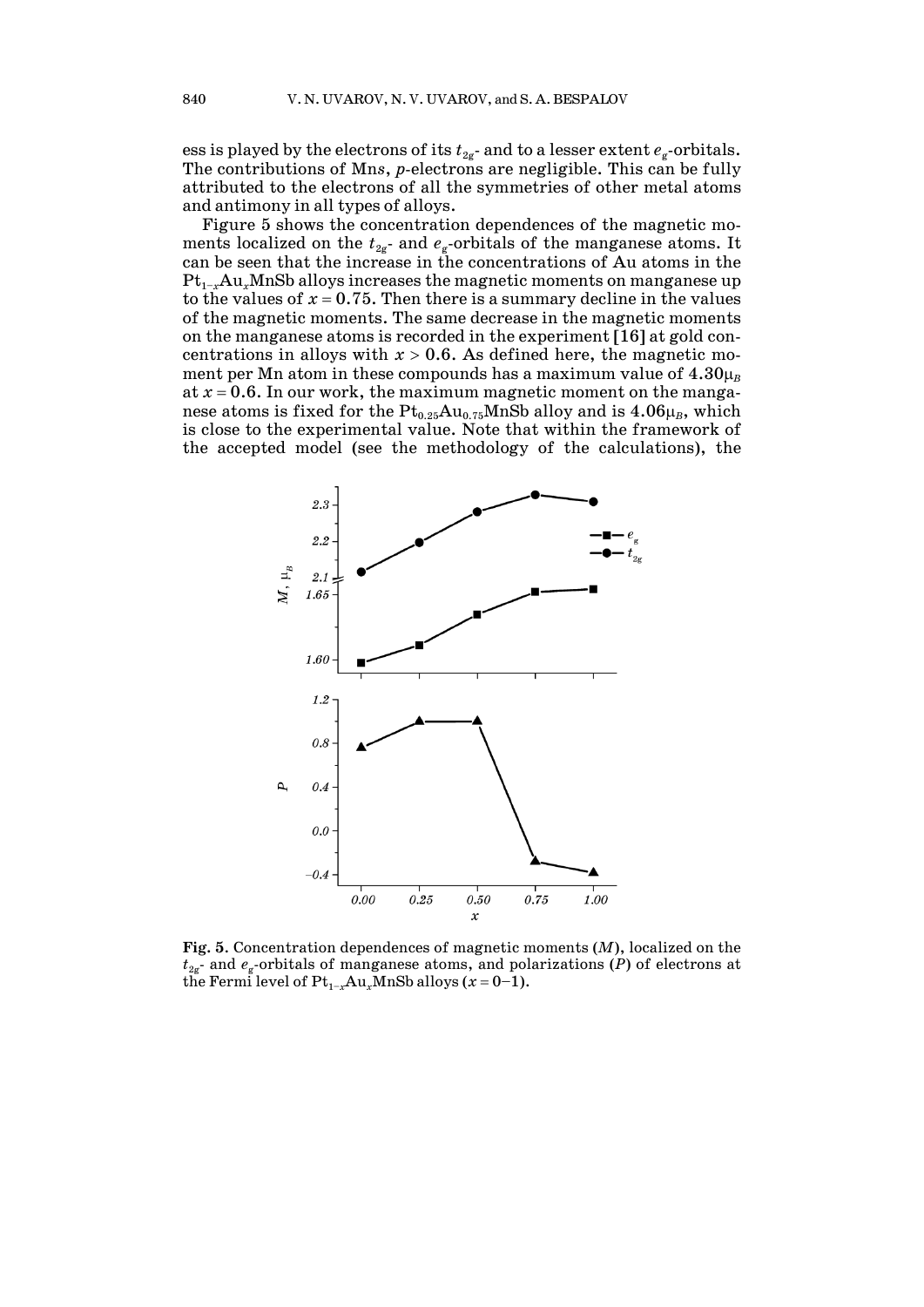$Pt_{0.4}Au_{0.6}MnSb$  alloy could not be calculated.

The substituting Au atoms change the polarization of the *P* electrons at the Fermi level (Fig. 5). The transition from the PtMnSb metal alloy with a relatively high degree of electron polarization to the alloys with  $x = 0.25$  and  $x = 0.50$  is accompanied by a complete polarization of the Fermi electrons  $(P = 1)$  and transfers these alloys to the halfmetallic state. A further increase in the content of Au atoms in alloys with  $x = 0.75$  and  $x = 1$  transforms them into a state of metallic conductivity with negative *P*.

#### **4. CONCLUSIONS**

1. With an increase in the concentration of Au atoms in  $Pt_{1-x}Au_xMnSb$ alloys, the interatomic spatial density of electrons decreases, which leads to a weakening of interatomic covalent bonds and, as a result, to a decrease in the cohesive energies of the alloys and an increase in the parameters *a* of their crystal lattices.

2. The antimony atoms in the lattices of the  $Pt_{1-x}Au_xMnSb$  alloys are held by ionic bonds, whereas the metal atoms in the alloys under study are bound together mainly by covalent interactions. In the AuMnSb alloy, the covalent interactions of metal atoms are weakened, whereas in the platinum alloy, the degree of covalence of Pt–Mn bonds is maximal, which provides abnormally high values of the cohesion energy of the PtMnSb alloy. The sequential substitution of Au atoms with platinum atoms increases the cohesion energy of  $Pt_{1-x}Au_xMnSb$ alloys  $(x = 1 \rightarrow 0)$  by increasing the covalence of the interactions of Pt-Mn atoms.

3. The main contribution to the formation of magnetic moments in  $Pt_{1-x}Au_xMnSb$  alloys is made by 3*d* electrons of manganese atoms. The dominant role in this process is played by the electrons of its  $t_{\rm 2g}$ - and to a lesser extent *e*<sup>g</sup> -orbitals. The contributions of Mn*s*,*p*-electrons are insignificant, and the contributions of electrons of other metals and antimony in all types of alloys are also small. An increase in the concentration of Au atoms in the  $Pt_{1-x}Au_xMnSb$  alloys leads to an increase in the magnetic moments on the  $t_{\rm 2g}$ - and  $e_{\rm g}$ -orbitals of manganese to the values of  $x = 0.75$ , then there is a total decrease in the values of the magnetic moments.

4. Substitution of platinum atoms with Au in  $Pt_{1-x}Au_xMnSb$  alloys changes the electron polarization at the Fermi level. The transition from the PtMnSb alloy with a relatively high degree of electron polarization to the alloys with  $x = 0.25$  and  $x = 0.5$  is accompanied by full polarization of the Fermi electrons and converts these alloys to the halfmetallic state. A further increase in the content of Au atoms in alloys with  $x = 0.75$  and  $x = 1$  transforms them into a state of metallic conductivity with negative values of electron polarization.